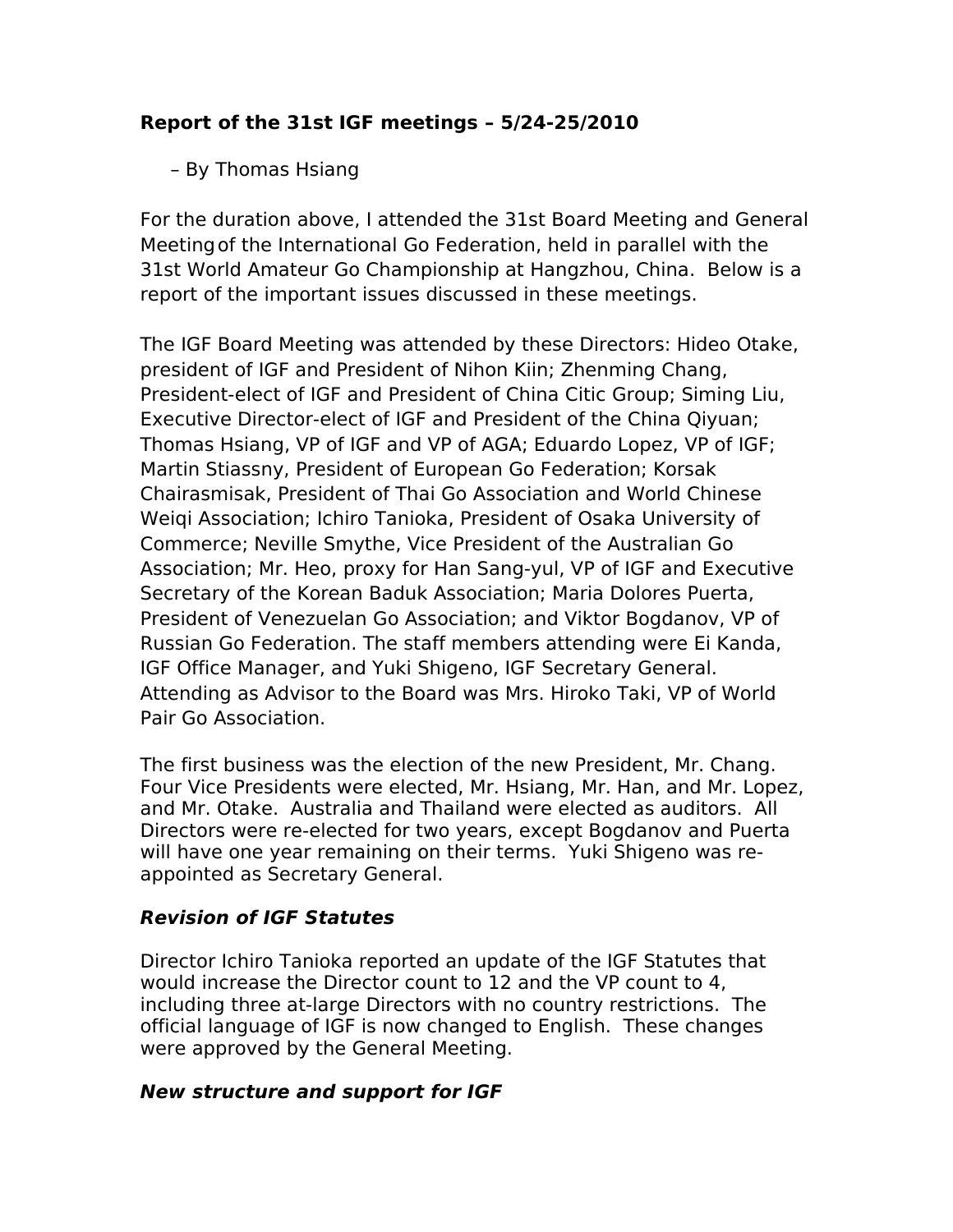IGF's Secretary General Yuki Shigeno reported the new three-country support structure of IGF is now in operation. China will take over the first two-year presidency of IGF, with annual budget contribution of US\$90,000; Korea and Japan will assume two of the VP positions and contribute US\$30,000 each year to the IGF budget. In 2012 Japan will take over the presidency, followed by Korea in 2014.

## **International tournaments**

This year the 31<sup>st</sup> World Amateur Go Championship was sponsored for the first time by a non-Japanese host. The City of Hangzhou, with its deep cultural roots and beautiful scenery, provided an excellent venue for this historical occasion. For 2011, Shimane on the North Coast of Japan's Honshu Island will be host, followed by China again in 2012. (Thomas Hsiang was the US representative this year).

International Amateur Pair Go Championship celebrated its 20<sup>th</sup> anniversary November 14 and 15, 2009, at Iidabashi, Tokyo. (Yinli Wang and Yuan Zhou represented US). In addition, a special commemorative event, run in the format of a "World Cup" of pair go, was held in March, 2010 at Hangzhou. This pro-am mixed tournament included the strongest pairs world-wide. (Representing North America were Yun Feng and Jie Li).

The 7th World Student Oza, with the new sponsor of NKB, Inc., a Japanese advertising company and the sponsor of JPGA and IGS, was held in October, 2009. (Jie Li represented US and placed second, the highest a US player has achieved in any international tournaments).

The 2010 Asian Games has announced the inclusion of Go as a competition item. IGF is working with the Asian Go Federation and the Chinese Weiqi Association to coordinate the Go event.

For other tournaments, the 4<sup>th</sup> Korean Prime Minister Cup was held in October, 2009; the Hi Seoul World Businessman Baduk Fair, the Hangzhou World City-Team tournament, and the Children's Team Tournament (Thailand) all continued at their traditional times.

(Additional information on international tournaments not related to IGF:

Jie Li was the North American representative at the 2010 Fujitsu Cup.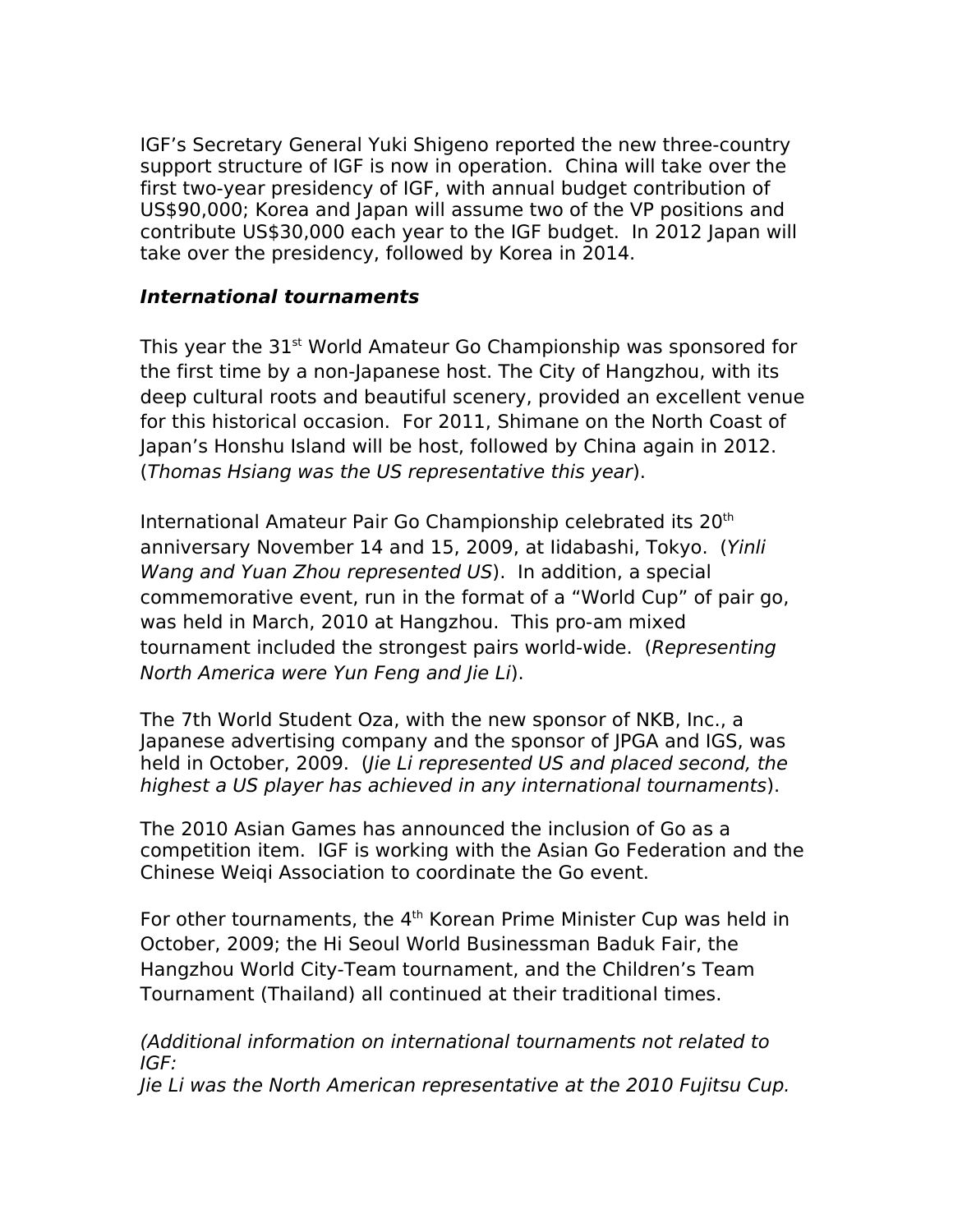In an important success of international diplomacy, the AGA won over the right to select the North American representative to the Chunlan Cup. A selection tournament for the  $8<sup>th</sup>$  Cup was held in February, 2010, and won by Mingjiu Jiang.)

# **SportAccord, IMSA, and mind sport events**

The 2010 SportAccord Convention was held in Dubai in April. This is the annual meeting of SportAccord (previously known as GAISF, the General Association of International Sports Federations, of which IGF is a member) that provides a forum for international federations to interact with each other and to organize international tournaments. For Go, most important is our engagement with IMSA (the International Mind Sports Association) and WADA (World Anti-Doping Agency) during the week.

This year, IMSA was particularly busy, with six meetings held over nearly twenty hours during the week. Some of the major items for these meetings were: (1) approval of International Poker Federation as a provisional member; (2) hearing the proposed plans by West Nally (a marketing company based in London) and Dentsu (a media company based in Tokyo) to market mind sports, including the 2nd World Mind Sports Games (WMSG) planned for 2012 in Manchester, UK, and the 3rd WMSG planned for 2016 in Rio de Janeiro, Brazil; (3) discussion with Hein Verbruggen (SportAccord President) and his associates their plans for holding an "elite mind sports event" in 2011 in Nanjing, China; and (4) discussion with IOC representatives about their plans for mind sports and anti-doping.

(IGF has started its official in-competition anti-doping testing program with this year's WAGC. The top five finishers plus one randomly selected player were tested. The out-of-competition testing was suspended, pending WADA decision on the suitability of this type of testing for mind sports).

The new Executive Director, Mr. Siming Liu, gave a report on the preparation of the 2010 Asian Games. He told us that a brand new \$35M Guangzhou Qiyuan has been built as the venue for the Go and Chess events. Go will include three medals: men team, women team, and pair competition. Chinese Rules will be used; an international referee team is being assembled and trained. In addition, a fivemember international arbiter team will be organized to supervise the event. Thomas Hsiang will be the Western representative on this